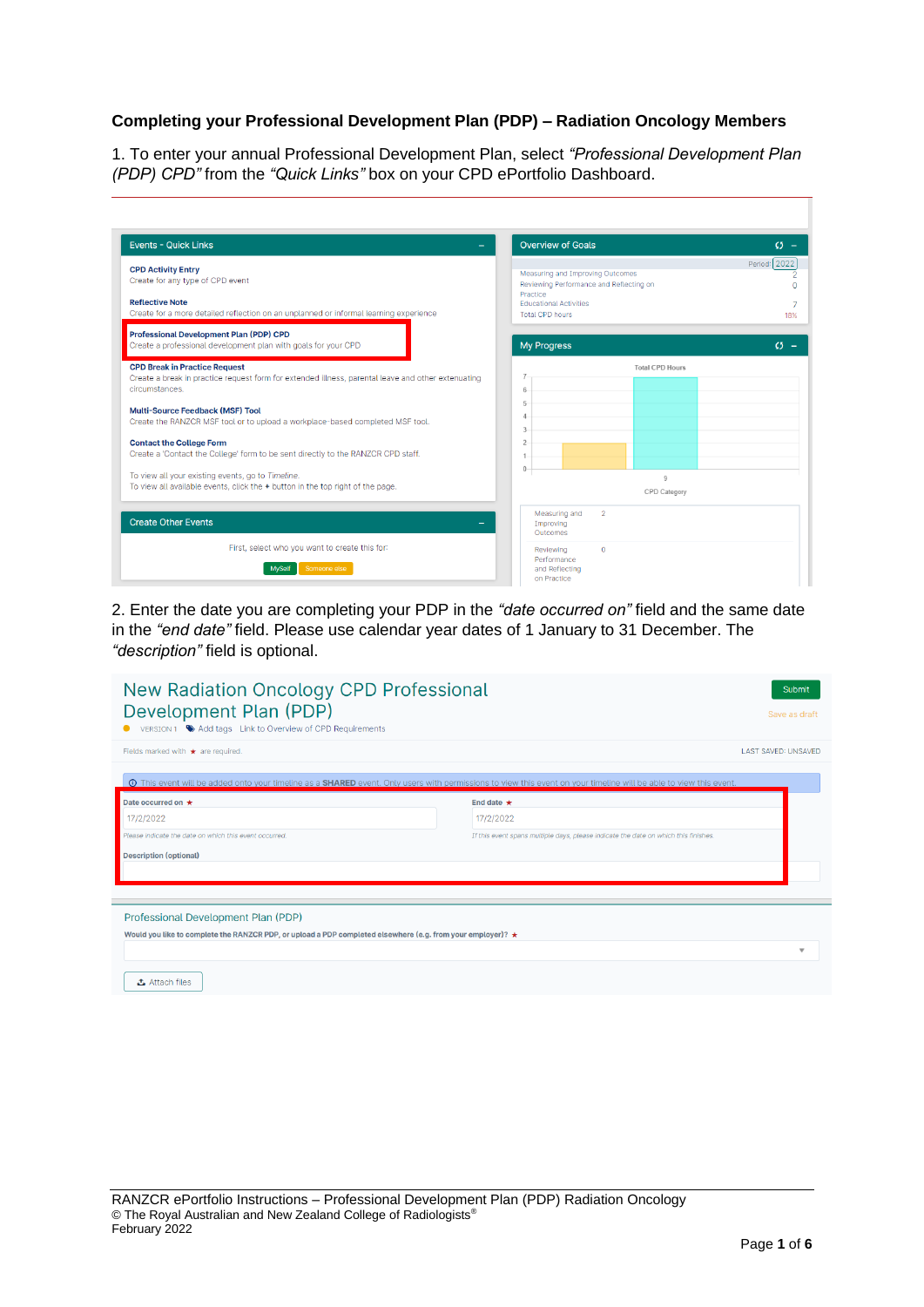3. There are two options available for completing your annual PDP

## **Option 1 – Using the RANZCR PDP template**

4. You can complete your PDP using the online form in the CPD ePortfolio by *selecting "I would like to complete the RANZCR PDP"* from the drop-down list. In the *"PDP description"* field, *type "completing RANZCR PDP"*. This assists the College with data collection

| New Radiation Oncology CPD Professional<br>Development Plan (PDP)<br>VERSION 1 Add tags Link to Overview of CPD Requirements                                                                                                                                                        |                                                                                     | Submit<br>Save as draft    |  |
|-------------------------------------------------------------------------------------------------------------------------------------------------------------------------------------------------------------------------------------------------------------------------------------|-------------------------------------------------------------------------------------|----------------------------|--|
| Fields marked with $\star$ are required.                                                                                                                                                                                                                                            |                                                                                     | <b>LAST SAVED: UNSAVED</b> |  |
| <b>1</b> This event will be added onto your timeline as a <b>SHARED</b> event. Only users with permissions to view this event on your timeline will be able to view this event.                                                                                                     |                                                                                     |                            |  |
| Date occurred on *                                                                                                                                                                                                                                                                  | End date $\star$                                                                    |                            |  |
| 17/2/2022                                                                                                                                                                                                                                                                           | 17/2/2022                                                                           |                            |  |
| Please indicate the date on which this event occurred.                                                                                                                                                                                                                              | If this event spans multiple days, please indicate the date on which this finishes. |                            |  |
| <b>Description (optional)</b>                                                                                                                                                                                                                                                       |                                                                                     |                            |  |
| Professional Development Plan (PDP)<br>Would you like to complete the RANZCR PDP, or upload a PDP completed elsewhere (e.g. from your employer)? $\star$<br>$\overline{\phantom{a}}$<br>I would like to complete the RANZCR PDP<br>I would like to upload a PDP completed elsewhere |                                                                                     |                            |  |

5. Once selected, the page expands to show the instructions to download a copy of the Radiation Oncology Professional Development Plan. To download the PDP template, click the text highlighted below "*Professional Development Plan (PDP)"*



6. This will open the downloads pop up on your browser or device and a PDF document titled *"FRO Professional Development Plan Template*" will be displayed. Click this link.



**Note: depending on the browser and device setting you use, the PDF pop up may display differently on your device.**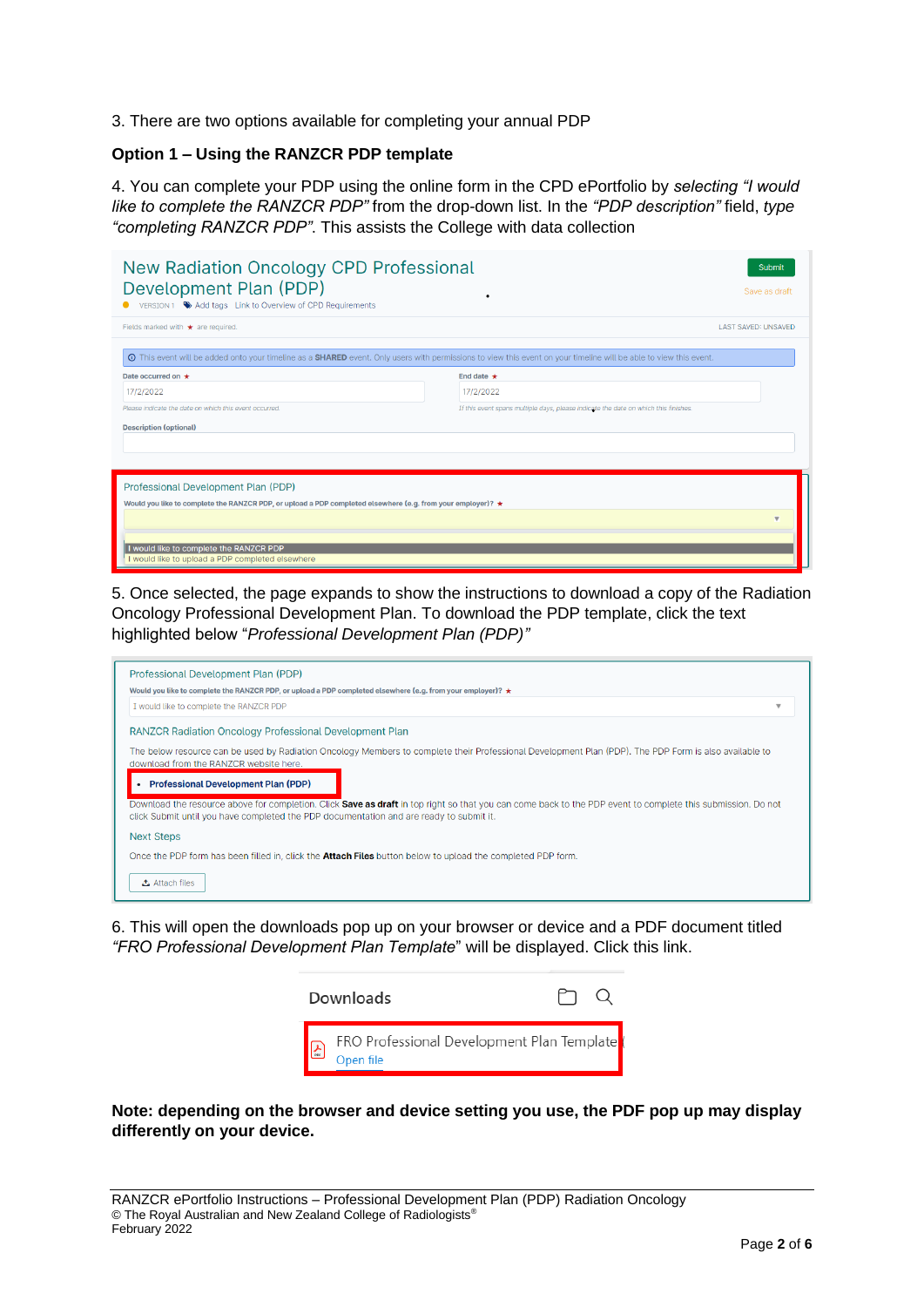7. Once the PDF document is downloaded for completion, click *"save as draft"* in the top right corner, so that you can come back to the PDP event to complete the submission. **Note: do not click submit until you have filled out the PDP documentation.**

| New Radiation Oncology CPD Professional Development Plan (PDP)                                                                                                                                                                 |                                                                                     | <b>Submit</b> |  |
|--------------------------------------------------------------------------------------------------------------------------------------------------------------------------------------------------------------------------------|-------------------------------------------------------------------------------------|---------------|--|
| ● VERSION 1 → Add tags Link to Overview of CPD Requirements                                                                                                                                                                    |                                                                                     | Save as draft |  |
| Fields marked with $\star$ are required.                                                                                                                                                                                       |                                                                                     | LAST:         |  |
| This event will be added onto your timeline as a SHARED event. Only users with permissions to view this event on your timeline will be able to view this event.                                                                |                                                                                     |               |  |
| Date occurred on *                                                                                                                                                                                                             | End date $\star$                                                                    |               |  |
| 17/2/2022                                                                                                                                                                                                                      | 17/2/2022                                                                           |               |  |
| Please indicate the date on which this event occurred.                                                                                                                                                                         | If this event spans multiple days, please indicate the date on which this finishes. |               |  |
| <b>Description (optional)</b>                                                                                                                                                                                                  |                                                                                     |               |  |
|                                                                                                                                                                                                                                |                                                                                     |               |  |
|                                                                                                                                                                                                                                |                                                                                     |               |  |
| Professional Development Plan (PDP)                                                                                                                                                                                            |                                                                                     |               |  |
| Would you like to complete the RANZCR PDP, or upload a PDP completed elsewhere (e.g. from your employer)? *                                                                                                                    |                                                                                     |               |  |
| I would like to complete the RANZCR PDP                                                                                                                                                                                        |                                                                                     |               |  |
| RANZCR Radiation Oncology Professional Development Plan                                                                                                                                                                        |                                                                                     |               |  |
| The below resource can be used by Radiation Oncology Members to complete their Professional Development Plan (PDP). The PDP Form is also available to download from the RANZCR website here.                                   |                                                                                     |               |  |
| • Professional Development Plan (PDP)                                                                                                                                                                                          |                                                                                     |               |  |
| Download the resource above for completion, Click Save as draft in top right so that you can come back to the PDP event to complete this submission. Do not click Submit until you have completed the PDP documentation and ar |                                                                                     |               |  |
| <b>Next Steps</b>                                                                                                                                                                                                              |                                                                                     |               |  |
| Once the PDP form has been filled in, click the Attach Files button below to upload the completed PDP form.                                                                                                                    |                                                                                     |               |  |
| <b>こ</b> Attach files                                                                                                                                                                                                          |                                                                                     |               |  |

8. You can now complete the PDF document you have downloaded, in your own time. **Note: the PDF forms have editable text fields, you can type your responses and save the form on your device until it is completed.**

9. Once the form is completed, you are ready to submit the form and complete your PDP. To find the draft submission created in step 7 (above), click the *"timeline"* followed *by "continuing professional development"* from the menu bar at the top of the page and you can access your draft activity PDP form.

|                                                        | Timeline $\sim$<br><b>Documents</b><br>Content $\sim$                                                             | <b>Overview of CPD Requirements</b><br>Reports                                                                                                                  |                                |
|--------------------------------------------------------|-------------------------------------------------------------------------------------------------------------------|-----------------------------------------------------------------------------------------------------------------------------------------------------------------|--------------------------------|
| You are logged in as Amy Your 1                        | Timeline                                                                                                          |                                                                                                                                                                 |                                |
| New Radiation<br>Developmer <sup>+</sup> P             | <b>Continuing Professional Development</b><br>Other                                                               | essional                                                                                                                                                        | <b>Submit</b><br>Save as draft |
|                                                        | VERSION 1 Add tags Link to Overview of CPD Requirements                                                           |                                                                                                                                                                 |                                |
| Fields marked with $\star$ are required.               |                                                                                                                   |                                                                                                                                                                 | LAST SAVED: TODAY AT 1:48 PM   |
|                                                        |                                                                                                                   | This event will be added onto your timeline as a SHARED event. Only users with permissions to view this event on your timeline will be able to view this event. |                                |
| Date occurred on $\star$                               |                                                                                                                   | End date $\star$                                                                                                                                                |                                |
| 17/2/2022                                              |                                                                                                                   | 17/2/2022                                                                                                                                                       |                                |
| Please indicate the date on which this event occurred. |                                                                                                                   | If this event spans multiple days, please indicate the date on which this finishes.                                                                             |                                |
| <b>Description (optional)</b>                          |                                                                                                                   |                                                                                                                                                                 |                                |
|                                                        |                                                                                                                   |                                                                                                                                                                 |                                |
| Professional Development Plan (PDP)                    |                                                                                                                   |                                                                                                                                                                 |                                |
|                                                        | Would you like to complete the RANZCR PDP, or upload a PDP completed elsewhere (e.g. from your employer)? $\star$ |                                                                                                                                                                 |                                |
| I would like to complete the RANZCR PDP                |                                                                                                                   |                                                                                                                                                                 | $\overline{\mathbf{v}}$        |
|                                                        | <b>RANZCR Radiation Oncology Professional Development Plan</b>                                                    |                                                                                                                                                                 |                                |
| download from the RANZCR website here.                 |                                                                                                                   | The below resource can be used by Radiation Oncology Members to complete their Professional Development Plan (PDP). The PDP Form is also available to           |                                |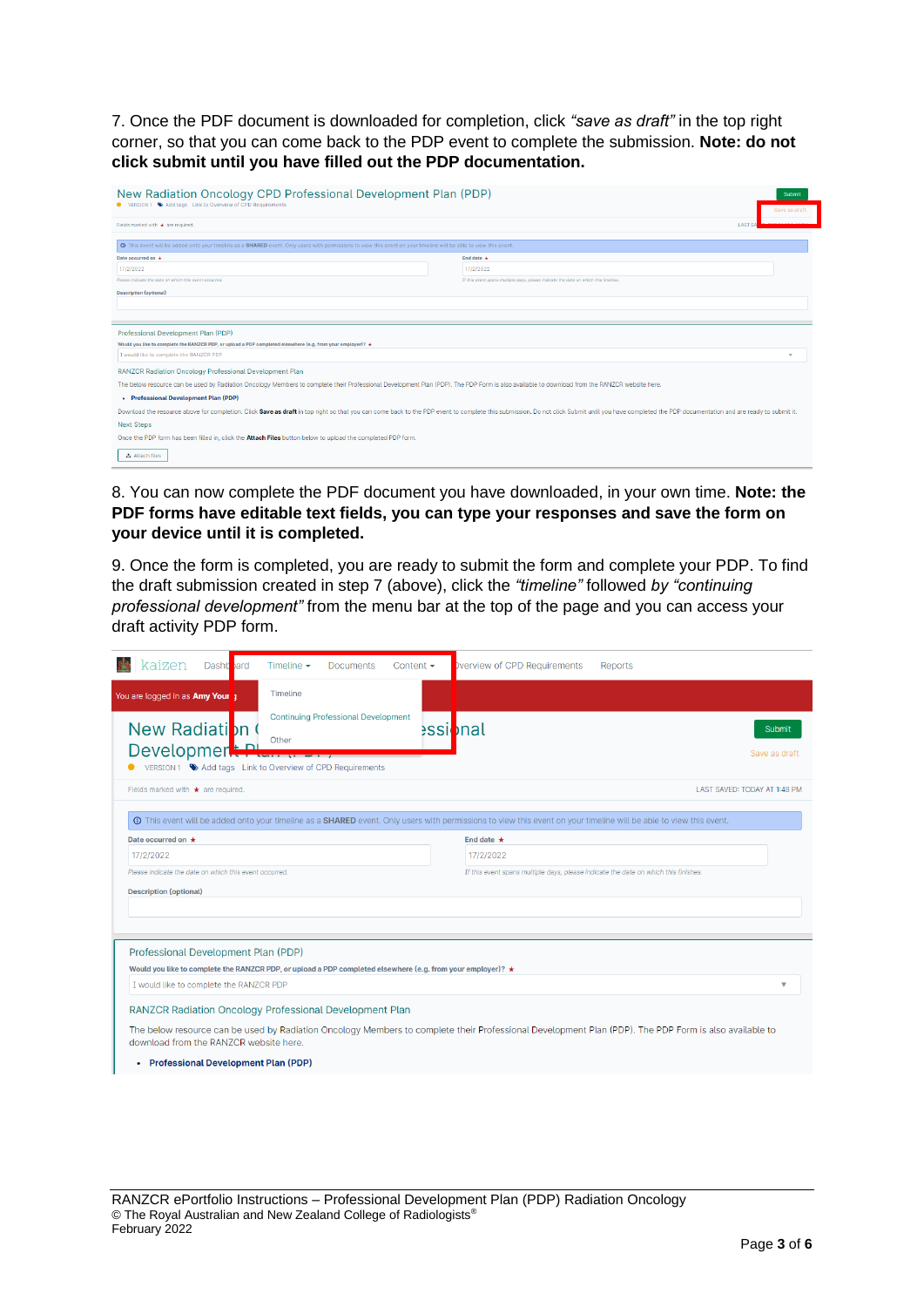10. Your ePortfolio timeline will show all activities you have undertaken as part of your CPD. Find your drafted PDP and click on the title *"Radiation Oncology CPD Professional Development Plan (PDP)"*. **Note: you will recognise this as a draft as it shows in an orange colour on the lefthand side of the page and has an orange dot. When complete, these change colour to green.**

| kaizen<br>Dashboard                      | Timeline $\sim$<br><b>Documents</b><br>Content $\sim$      | Overview of CPD Requirements                                                                                                                      | Reports                               |
|------------------------------------------|------------------------------------------------------------|---------------------------------------------------------------------------------------------------------------------------------------------------|---------------------------------------|
| You are logged in as Amy Young           | Timeline                                                   |                                                                                                                                                   |                                       |
| <b>Timeline</b>                          | Continuing Professional Development<br>Other               |                                                                                                                                                   | C Create new<br><b>Bulk tagging</b>   |
| Start typing to search<br>Found 11 items |                                                            |                                                                                                                                                   | Search                                |
| Events created in February 2022          |                                                            |                                                                                                                                                   | Ordered by <b>date created</b> -      |
|                                          | Radiation Oncology CPD Professional Development Plan (PDP) | Would you like to complete the RANZCR PDP, or upload a PDP completed elsewhere (e.g. from your employer)? I would like to complete the RANZCR PDP | $\bullet$<br>CREATED ON: 17 FEB, 2022 |
| C Fill in 自 Delete                       |                                                            |                                                                                                                                                   | $\equiv$ Preview                      |

11. The below page will now open. Click the green *"fill in*" button on the top right of the screen

| Radiation Oncology CPD Professional Development<br>Plan (PDP)                                                                                                                                                                                          | <b>C</b> Fill in |
|--------------------------------------------------------------------------------------------------------------------------------------------------------------------------------------------------------------------------------------------------------|------------------|
|                                                                                                                                                                                                                                                        |                  |
| <b>DRAFT PRIVATE</b>                                                                                                                                                                                                                                   | <b>VERSION</b>   |
| Date occurred on 17 Feb. 2022 End date 17 Feb. 2022                                                                                                                                                                                                    |                  |
| Professional Development Plan (PDP)                                                                                                                                                                                                                    |                  |
| Would you like to complete the RANZCR PDP, or upload a PDP completed elsewhere (e.g. from your employer)? I would like to complete the RANZCR PDP<br><b>RANZCR Radiation Oncology Professional Development Plan</b>                                    |                  |
| The below resource can be used by Radiation Oncology Members to complete their Professional Development Plan (PDP). The PDP Form is also available to download from the RANZCR<br>website here.                                                        |                  |
| <b>Professional Development Plan (PDP)</b>                                                                                                                                                                                                             |                  |
| Download the resource above for completion. Click Save as draft in top right so that you can come back to the PDP event to complete this submission. Do not click Submit until you<br>have completed the PDP documentation and are ready to submit it. |                  |
| <b>Next Steps</b>                                                                                                                                                                                                                                      |                  |
| Once the PDP form has been filled in, click the Attach Files button below to upload the completed PDP form.                                                                                                                                            |                  |

12. The below page will now open. To attach your completed PDF document, click the *"attach files"* button at the bottom left hand side of the page.

| Radiation Oncology CPD Professional Development Plan (PDP)                                                                                                                                                                     |                                       |                                                                                     | Submit                       |  |
|--------------------------------------------------------------------------------------------------------------------------------------------------------------------------------------------------------------------------------|---------------------------------------|-------------------------------------------------------------------------------------|------------------------------|--|
| ● VERSION 1 → Add tags Link to Overview of CPD Requirements                                                                                                                                                                    |                                       |                                                                                     | Save as draft                |  |
| Fields marked with $\star$ are required.                                                                                                                                                                                       |                                       |                                                                                     | LAST SAVED: TODAY AT 1:50 PM |  |
| This event will be added onto your timeline as a SHARED event. Only users with permissions to view this event on your timeline will be able to view this event.                                                                |                                       |                                                                                     |                              |  |
| Date occurred on *                                                                                                                                                                                                             |                                       | End date $\star$                                                                    |                              |  |
| 17/2/2022                                                                                                                                                                                                                      |                                       | 17/2/2022                                                                           |                              |  |
| Please indicate the date on which this event occurred.                                                                                                                                                                         |                                       | If this event spans multiple days, please indicate the date on which this finishes. |                              |  |
| <b>Description (optional)</b>                                                                                                                                                                                                  |                                       |                                                                                     |                              |  |
| Professional Development Plan (PDP)<br>Would you like to complete the RANZCR PDP, or upload a PDP completed elsewhere (e.g. from your employer)? $\star$<br>I would like to complete the RANZCR PDP                            |                                       |                                                                                     | $\rightarrow$                |  |
| RANZCR Radiation Oncology Professional Development Plan                                                                                                                                                                        |                                       |                                                                                     |                              |  |
| The below resource can be used by Radiation Oncology Members to complete their Professional Development Plan (PDP). The PDP Form is also available to download from the RANZCR website here.                                   |                                       |                                                                                     |                              |  |
|                                                                                                                                                                                                                                | • Professional Development Plan (PDP) |                                                                                     |                              |  |
|                                                                                                                                                                                                                                |                                       |                                                                                     |                              |  |
| Download the resource above for completion, Click Save as draft in top right so that you can come back to the PDP event to complete this submission. Do not click Submit until you have completed the PDP documentation and ar |                                       |                                                                                     |                              |  |
| <b>Next Steps</b>                                                                                                                                                                                                              |                                       |                                                                                     |                              |  |

RANZCR ePortfolio Instructions – Professional Development Plan (PDP) Radiation Oncology © The Royal Australian and New Zealand College of Radiologists® February 2022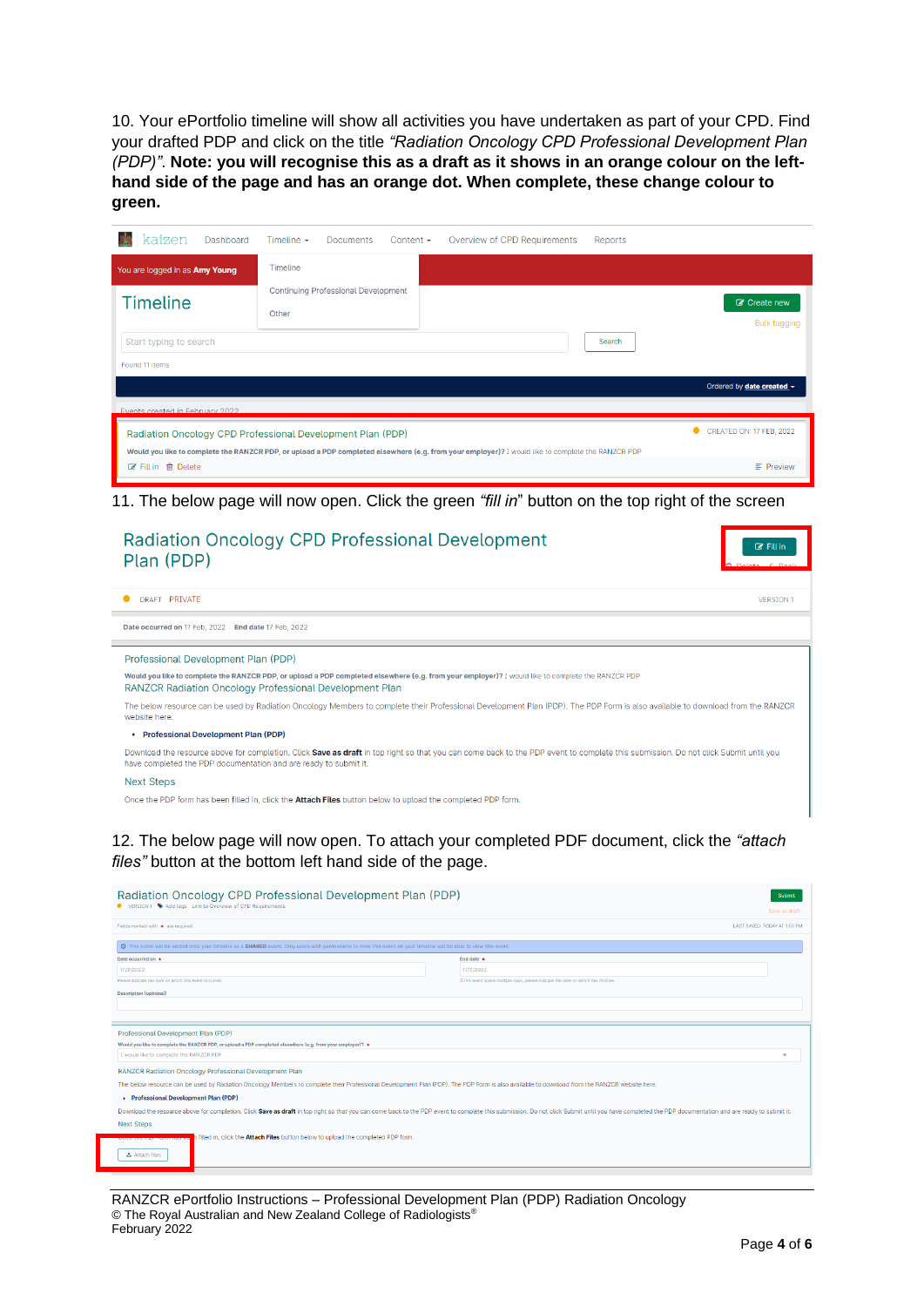13. You can attach the relevant file either by dragging and dropping the file in the indicated area or click the grey shaded area to choose from your files.

| The document you upload here will default to be shared with anyone that has permission to view your portfolio. If you require this to be private then please change the status<br>after upload is complete. |  |
|-------------------------------------------------------------------------------------------------------------------------------------------------------------------------------------------------------------|--|
| Drag and drop documents here or Click to select from your device                                                                                                                                            |  |
|                                                                                                                                                                                                             |  |
| Filter by docs/folders names                                                                                                                                                                                |  |

14. After uploading your PDP document, click the green *"submit"* button on the top right-hand corner of the screen.

| <b>Radiation Oncology CPD Professional</b><br>Development Plan (PDP)<br>VERSION 1 Add tags Link to Overview of CPD Requirements                                                 | Submit<br>Save as urar                                                                                                                                      |                         |
|---------------------------------------------------------------------------------------------------------------------------------------------------------------------------------|-------------------------------------------------------------------------------------------------------------------------------------------------------------|-------------------------|
| Fields marked with $\star$ are required.                                                                                                                                        | LAST SAVED: TODAY AT 1:50 PM                                                                                                                                |                         |
| <b>O</b> This event will be added onto your timeline as a <b>SHARED</b> event. Only users with permissions to view this event on your timeline will be able to view this event. |                                                                                                                                                             |                         |
| Date occurred on $\star$                                                                                                                                                        | End date $\star$                                                                                                                                            |                         |
| 17/2/2022                                                                                                                                                                       | 17/2/2022                                                                                                                                                   |                         |
| Please indicate the date on which this event occurred.                                                                                                                          | If this event spans multiple days, please indicate the date on which this finishes.                                                                         |                         |
| <b>Description (optional)</b>                                                                                                                                                   |                                                                                                                                                             |                         |
| Professional Development Plan (PDP)                                                                                                                                             |                                                                                                                                                             |                         |
| Would you like to complete the RANZCR PDP, or upload a PDP completed elsewhere (e.g. from your employer)? $\star$                                                               |                                                                                                                                                             |                         |
| I would like to complete the RANZCR PDP                                                                                                                                         |                                                                                                                                                             | $\overline{\mathbf{v}}$ |
| <b>RANZCR Radiation Oncology Professional Development Plan</b><br>download from the RANZCR website here.                                                                        | The below resource can be used by Radiation Oncology Members to complete their Professional Development Plan (PDP). The PDP Form is also available to       |                         |
| • Professional Development Plan (PDP)                                                                                                                                           |                                                                                                                                                             |                         |
| click Submit until you have completed the PDP documentation and are ready to submit it.                                                                                         | Download the resource above for completion. Click Save as draft in top right so that you can come back to the PDP event to complete this submission. Do not |                         |

## **Option 2 – using a copy of your own PDP (e.g. from an employer, external provider**)

15. You can upload a copy of your own PDP that you may have completed as part of your employer's annual performance appraisal process, an external provider, or by using another suitable PDP template. To upload your own PDP, select *"I would like to upload a PDP completed elsewhere".*